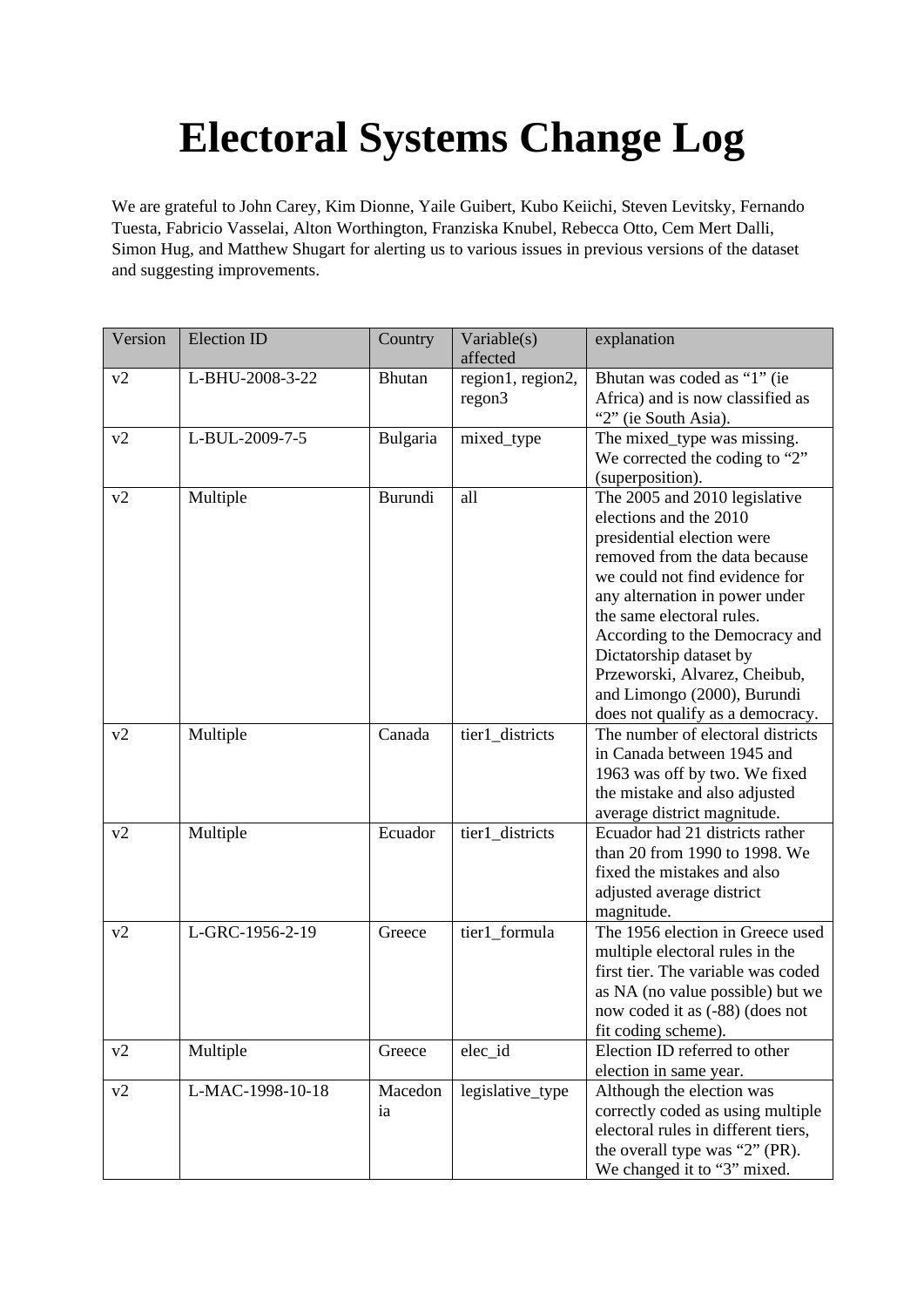| v <sub>2</sub> | L-MAW-2009-5-19  | Malawi     | enep            | Election results were missing at                              |
|----------------|------------------|------------|-----------------|---------------------------------------------------------------|
|                |                  |            |                 | release of last dataset but now                               |
|                |                  |            |                 | exist. We added the the effective                             |
|                |                  |            |                 | number of electoral parties for                               |
|                |                  |            |                 | the election now.                                             |
| v <sub>2</sub> | L-MLI-2007-7-1   | Mali       | tier1_avemag    | Mali's average district                                       |
|                |                  |            |                 | magnitude was coded as -99                                    |
|                |                  |            |                 | (missing because we could not                                 |
|                |                  |            |                 | find information). We found the                               |
|                |                  |            |                 | data and inserted the district                                |
|                |                  |            |                 | magnitude.                                                    |
| v2             | Multiple         | Mauritiu   | uppertier       | We corrected the percentage of                                |
|                |                  | S          |                 | seats elected in higher tiers.                                |
| v <sub>2</sub> | Multiple         | Multiple   | multi           | Previous versions of the dataset                              |
|                |                  |            |                 | did not code mixed systems as                                 |
|                |                  |            |                 | multi-tier elections. Only                                    |
|                |                  |            |                 | elections with the same electoral                             |
|                |                  |            |                 | rules but multiple tiers were                                 |
|                |                  |            |                 | identified as multiple. We now                                |
|                |                  |            |                 | identify all elections that                                   |
|                |                  |            |                 | aggregate votes across multiple                               |
|                |                  |            |                 | tiers as multi-tier elections.                                |
| v <sub>2</sub> | L-NEW-1999-11-27 | <b>New</b> | tier1_districts | New Zealand had 67 districts in                               |
|                |                  | Zealand    |                 | 1999 rather than the 65                                       |
|                |                  |            |                 | previously identified. We also                                |
|                |                  |            |                 | adjusted the upperseats value.                                |
| v <sub>2</sub> | Multiple         | Peru       | tier1_formula   | Peru's tier1 electoral formula                                |
|                |                  |            |                 | between 1963 and 1988 was                                     |
|                |                  |            |                 | wrongfully coded as Largest                                   |
|                |                  |            |                 | Remainder and is now corrected                                |
|                |                  | Poland     |                 | to d'Hondt.                                                   |
| v <sub>2</sub> | L-POL-2001-9-23  |            | tier1_districts | Poland used 41 rather than 52                                 |
|                |                  |            |                 | electoral districts in 2001. We<br>fixed the mistake and also |
|                |                  |            |                 |                                                               |
|                |                  |            |                 | adjusted average district<br>magnitude.                       |
| v <sub>2</sub> | L-POR-1976-4-25  | Portugal   | tier1_districts | Portugal used 22 rather than 24                               |
|                |                  |            |                 | electoral districts in the 1976                               |
|                |                  |            |                 | election. We also adjusted                                    |
|                |                  |            |                 | average district magnitude.                                   |
| v <sub>2</sub> | L-SWD-1994-9-18  | Sweden     | tier1_districts | Sweden already had 29 electoral                               |
|                |                  |            |                 | districts in 1994 rather than 28.                             |
|                |                  |            |                 | We fixed the mistakes and also                                |
|                |                  |            |                 | adjusted average district                                     |
|                |                  |            |                 | magnitude.                                                    |
| v <sub>2</sub> | Multiple         | Taiwan     | tier1_districts | Taiwan had 29 rather than 25                                  |
|                |                  |            |                 | electoral districts between 1998                              |
|                |                  |            |                 | and 2004. We fixed the mistakes                               |
|                |                  |            |                 | and also adjusted average district                            |
|                |                  |            |                 | magnitude.                                                    |
| v <sub>2</sub> | Multiple         | Turkey     | tier1_districts | Turkey had 85 rather than 79                                  |
|                |                  |            |                 | districts since 2002. We fixed the                            |
|                |                  |            |                 | mistakes and also adjusted                                    |
|                |                  |            |                 | average district magnitude.                                   |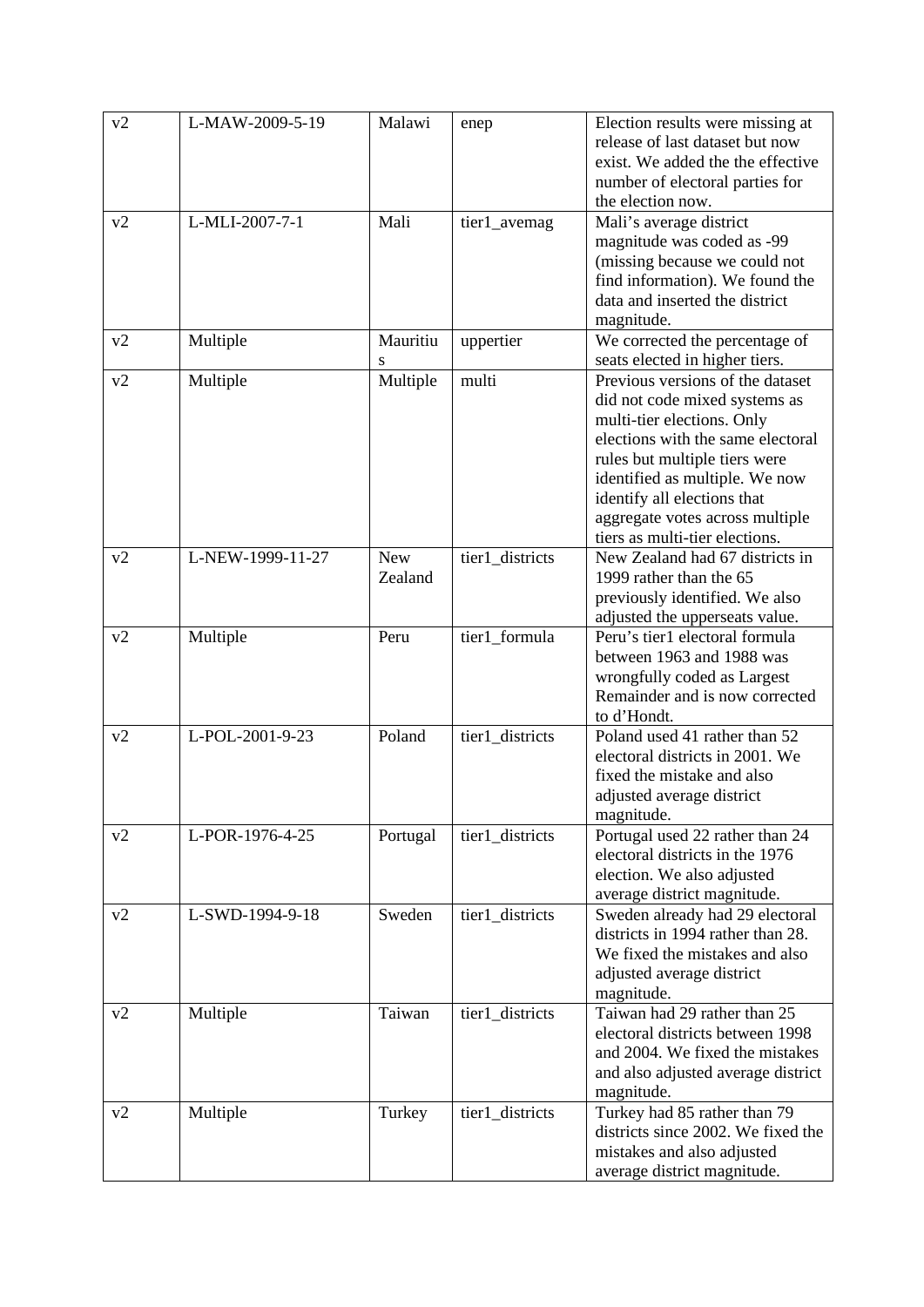| v <sub>2</sub> | Multiple                                         | United                | elec_id          | Election ID referred to other                                                                |
|----------------|--------------------------------------------------|-----------------------|------------------|----------------------------------------------------------------------------------------------|
|                |                                                  | Kingdom               |                  | election in same year.                                                                       |
| v3             | L-NEW-2014-9-20                                  | <b>New</b><br>Zealand | tier1_districts  | Prior to the election districts<br>were increased from 70 to 71. V3<br>still coded 70 seats. |
| v3             | All parliamentary                                | E1                    | tier1_avemag     | Since 2006 all seats were                                                                    |
|                | elections since 2006                             | Salvador              |                  | allocated within departments,                                                                |
|                |                                                  |                       |                  | and upper seats were eliminated.                                                             |
| v3             | All parliamentary                                | El                    | upperseats       | Since 2006 all seats were                                                                    |
|                | elections since 2006                             | Salvador              |                  | allocated within departments,                                                                |
|                |                                                  |                       |                  | and upper seats were eliminated.                                                             |
| v3             | All parliamentary                                | E1                    | uppertier        | Since 2006 all seats were                                                                    |
|                | elections since 2006                             | Salvador              |                  | allocated within departments,                                                                |
|                |                                                  |                       |                  | and upper seats were eliminated.                                                             |
| v3             | L-FIN-2015-4-19                                  | Finland               | tier1_districts  | In 2013, Finland reduced its                                                                 |
|                |                                                  |                       |                  | number of districts from 15 to                                                               |
|                |                                                  |                       |                  | 13. V3 still coded 15 districts in                                                           |
|                |                                                  |                       |                  | 2015.                                                                                        |
| v3             | L-FIN-2015-4-19                                  | Finland               | tier1_avemag     | In 2013, Finland reduced its                                                                 |
|                |                                                  |                       |                  | number of districts from 15 to                                                               |
|                |                                                  |                       |                  | 13. V3 still calculated average                                                              |
|                |                                                  |                       |                  | district magnitude with 13<br>districts in 2015.                                             |
| v3             | All parliamentary                                | Belgium               | tier1_formula    | Was coded Hare quota since                                                                   |
|                | elections since 1945                             |                       |                  | 1946. Now corrected to d'Hondt                                                               |
|                |                                                  |                       |                  | for all elections.                                                                           |
| v3             | Parliamentary elections                          | Turkey                | Enpp1            | The enpp1 value recorded the                                                                 |
|                | in 2002 and 2011                                 |                       |                  | number of seats for the second                                                               |
|                |                                                  |                       |                  | largest party, not the enpp value                                                            |
|                |                                                  |                       |                  | after correcting for the "other"                                                             |
|                |                                                  |                       |                  | value                                                                                        |
|                |                                                  |                       |                  |                                                                                              |
| v3             | Parliamentary elections<br>in 2000 and 2006      | Serbia &              | All              | The parliamentary elections                                                                  |
|                |                                                  | Montene               |                  | previously recorded were<br>elections for the Serbian part of                                |
|                |                                                  | gro                   |                  | the federation, not for the                                                                  |
|                |                                                  |                       |                  | national level. Both elections are                                                           |
|                |                                                  |                       |                  | no longer part of the dataset.                                                               |
| v3             | L-BUI-1993-6-29                                  | Burundi               | tier2_formula    | Set to NA. Previous versions                                                                 |
|                |                                                  |                       |                  | listed an electoral formula but no                                                           |
|                |                                                  |                       |                  | upper seats or districts.                                                                    |
| v3             | L-VAN-2016-1-22                                  | Vanuatu               | tier1_districts  | The 2016 election features 18                                                                |
|                |                                                  |                       |                  | districts. Previous versions                                                                 |
|                |                                                  |                       |                  | included 17.                                                                                 |
| v3             | Parliamentary elections                          | Colombi               | legislative_type | Updated to 2 (PR) from                                                                       |
|                | between 1947 and 1970                            | a                     |                  | previously unknown (-99).                                                                    |
| v3             | Parliamentary elections                          | Colombi               | elecrule         | Updated to 9 (List PR) from                                                                  |
|                | between 1947 and 1970                            | a<br>Colombi          |                  | previously unknown.                                                                          |
| v3             | Parliamentary elections<br>between 1947 and 1970 |                       | tier1_formula    | Updated to 13 (Hare with highest                                                             |
|                |                                                  | a                     |                  | remainder) from previously<br>unknown.                                                       |
| v3             | Parliamentary elections                          | Colombi               | tier1_districts  | Updated the number of districts                                                              |
|                | between 1947 and 1988                            | a                     |                  | to the number of Departments in                                                              |
|                |                                                  |                       |                  | the country.                                                                                 |